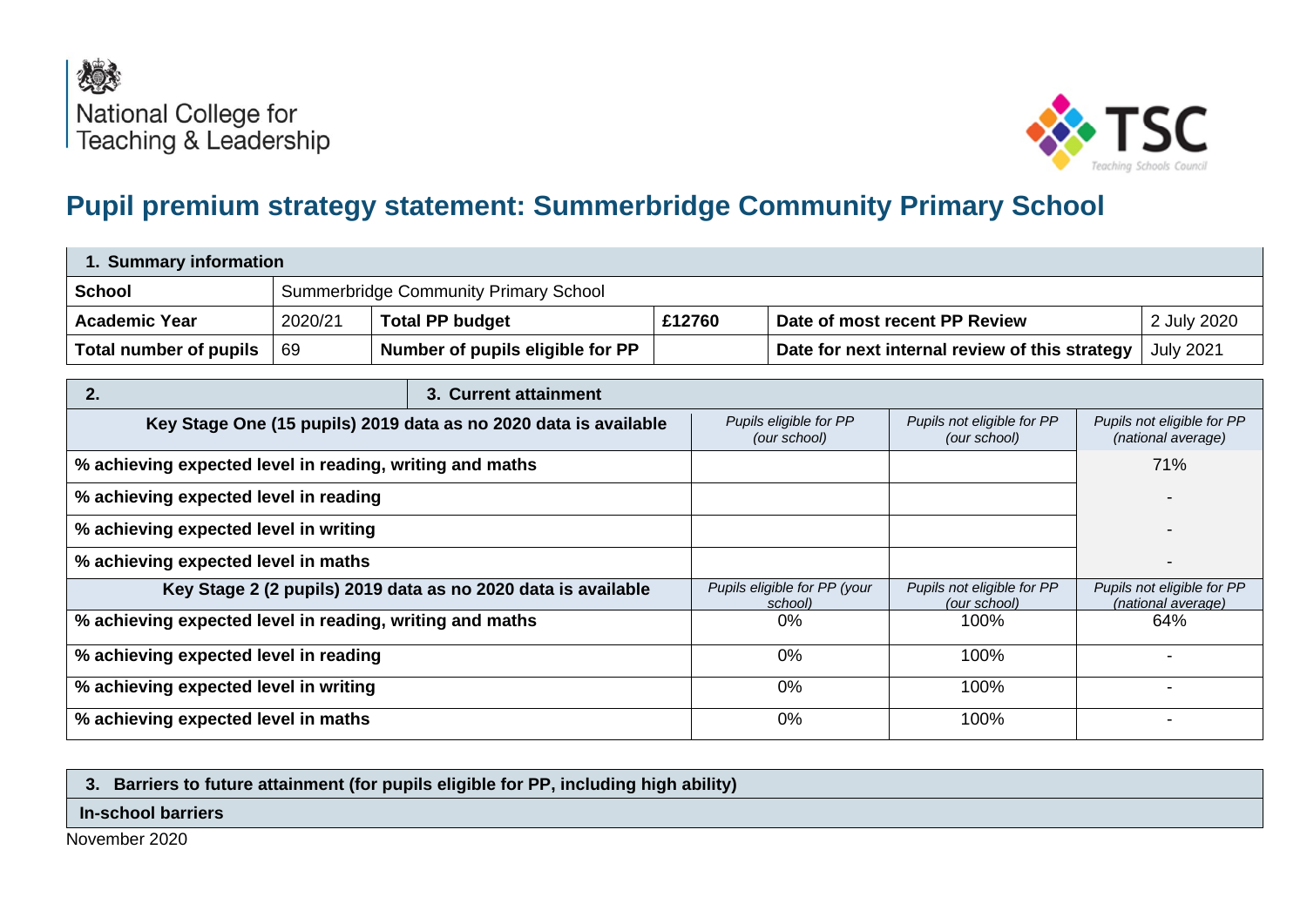| Α.        | Low level oral language skills on entry in Reception for some pupils.                                                                                                               |                                                                                                                                                                                                                                                                     |  |  |  |  |  |
|-----------|-------------------------------------------------------------------------------------------------------------------------------------------------------------------------------------|---------------------------------------------------------------------------------------------------------------------------------------------------------------------------------------------------------------------------------------------------------------------|--|--|--|--|--|
| В.        | Lack of experience in the wider world for some pupils                                                                                                                               |                                                                                                                                                                                                                                                                     |  |  |  |  |  |
| C.        | Some of the pupils eligible for pupil premium have other factors such as SEN, term of birth and gender to consider when planning successful interventions                           |                                                                                                                                                                                                                                                                     |  |  |  |  |  |
| D.        | Some pupils have difficulties in their home lives that impact on their learning.                                                                                                    |                                                                                                                                                                                                                                                                     |  |  |  |  |  |
|           | <b>External barriers</b> (issues which also require action outside school, such as low attendance rates)                                                                            |                                                                                                                                                                                                                                                                     |  |  |  |  |  |
| E.        | Attendance rates for pupils eligible for PP is 93% attendance of pupils without PP is 96%. This reduces their school hours and decreases their ability to keep up with their peers. |                                                                                                                                                                                                                                                                     |  |  |  |  |  |
|           | 4. Desired outcomes                                                                                                                                                                 |                                                                                                                                                                                                                                                                     |  |  |  |  |  |
|           | Desired outcomes and how they will be measured<br>Success criteria                                                                                                                  |                                                                                                                                                                                                                                                                     |  |  |  |  |  |
| Α.        | Improve oral language skills for pupils eligible for PP to improve reading comprehension skills and<br>writing composition.                                                         | Increased percentage of Pupils eligible for PP meet expected levels in<br>reading and writing at the end of KS1 & 2                                                                                                                                                 |  |  |  |  |  |
| <b>B.</b> | Improve language and reasoning skills for pupils eligible for PP to improve Maths outcomes                                                                                          | Increased percentage of Pupils eligible for PP meet expected levels in<br>Maths at the end of KS1 & 2                                                                                                                                                               |  |  |  |  |  |
| C.        | Improve outcomes at the end of KS2 for pupils eligible for PP.                                                                                                                      | Pupils eligible for PP make as much progress as their peers, across Key<br>Stage 2 in maths, reading and writing. Measured in Years 3 - 6 by<br>teacher assessments and successful moderation practices established<br>across the federation and Nidderdale Cluster |  |  |  |  |  |
| D.        | Increased attendance rates for pupils eligible for PP.                                                                                                                              | Reduce the number of persistent absentees among pupils eligible for PP<br>to 5% or below.                                                                                                                                                                           |  |  |  |  |  |

| 5. Planned expenditure                                                                                                                                                                      |                                                                                        |                                                                                                                                                                                                                                                                                     |                                                                                                                                                                                        |                   |                                            |  |  |  |
|---------------------------------------------------------------------------------------------------------------------------------------------------------------------------------------------|----------------------------------------------------------------------------------------|-------------------------------------------------------------------------------------------------------------------------------------------------------------------------------------------------------------------------------------------------------------------------------------|----------------------------------------------------------------------------------------------------------------------------------------------------------------------------------------|-------------------|--------------------------------------------|--|--|--|
| Academic year                                                                                                                                                                               | 2020/21                                                                                |                                                                                                                                                                                                                                                                                     |                                                                                                                                                                                        |                   |                                            |  |  |  |
| The three headings below enable schools to demonstrate how they are using the pupil premium to improve classroom pedagogy, provide targeted<br>support and support whole school strategies. |                                                                                        |                                                                                                                                                                                                                                                                                     |                                                                                                                                                                                        |                   |                                            |  |  |  |
| i. Quality of teaching for all                                                                                                                                                              |                                                                                        |                                                                                                                                                                                                                                                                                     |                                                                                                                                                                                        |                   |                                            |  |  |  |
| <b>Desired outcome</b>                                                                                                                                                                      | Chosen action /<br>approach                                                            | What is the evidence and rationale<br>for this choice?                                                                                                                                                                                                                              | How will you ensure it is<br>implemented well?                                                                                                                                         | <b>Staff lead</b> | When will you<br>review<br>implementation? |  |  |  |
| A. Improved outcomes in<br>Maths for pupils eligible<br>for PP                                                                                                                              | Develop breadth across<br>the curriculum to make<br>links and improve<br>understanding | We want to invest some of the PP in longer<br>term change which will help all pupils.<br>Many different evidence sources, e.g. EEF<br>Toolkit, book scrutiny and test results. All of<br>these provide evidence that identifies that PP<br>children are under achieving compared to | Use INSET days to deliver training in<br>conjunction with other local schools.<br>Attend LA specific training<br>Classroom observations,<br>work scrutinies<br>Pupil progress meetings | Headteacher       | Summer 2020                                |  |  |  |

November 2020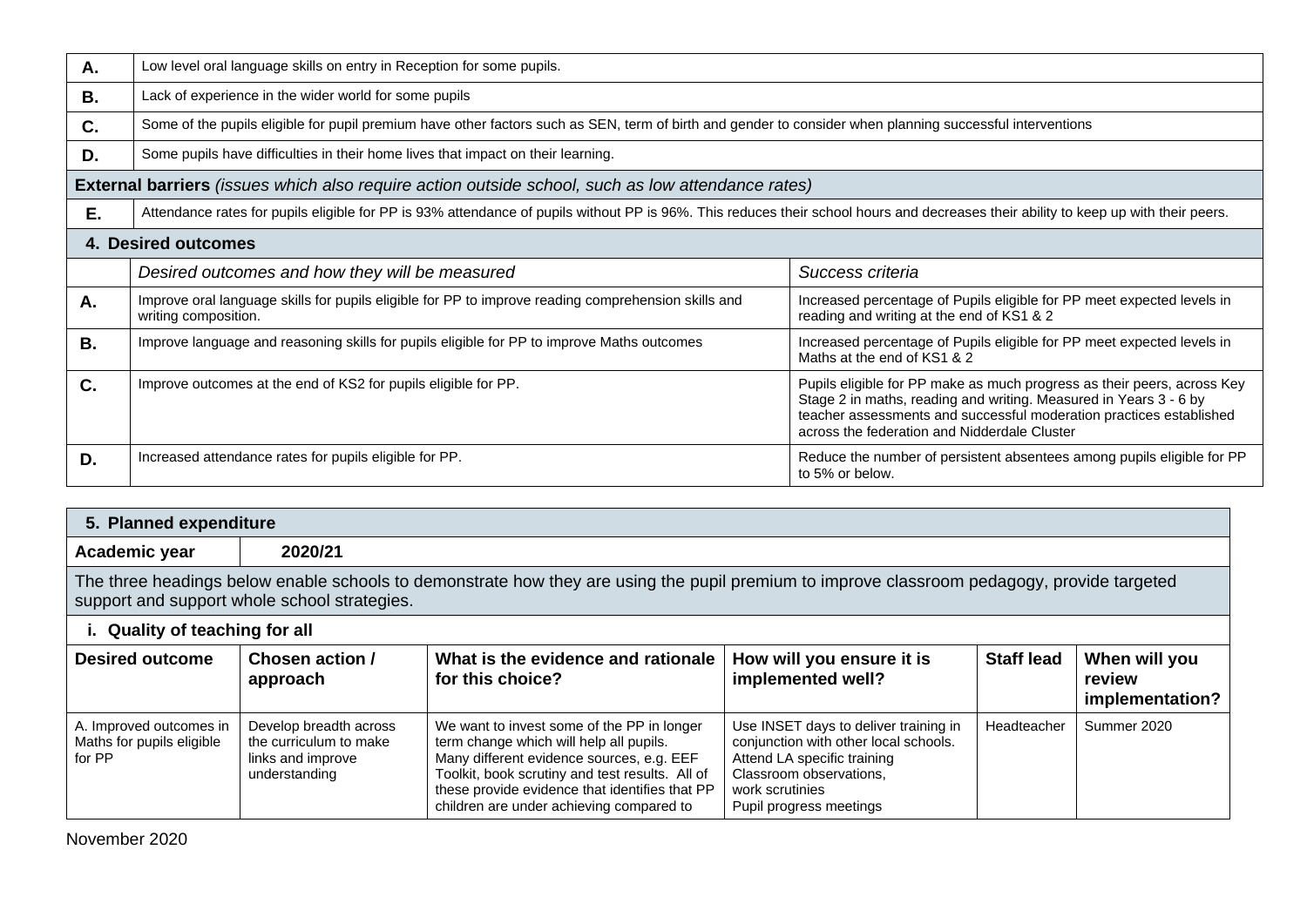|                                                                            | Whole School 'Growth<br>Mindset' approach<br>Opportunities for<br>developing breadth are<br>outlined on planning<br>documents<br>'Sumdog' online learning<br>platform is ued to support<br>learning in the classroom<br>and at home.<br>Subscription to 'Twinkl' to<br>support teaching & learning              | their peers. A greater focus on reasoning<br>and problem solving in Maths is a key area to<br>develop as highlighted by poor results last<br>year,                                                                                                                              | Tracking pupil progress                                                                                                                                                                                           |                                                  |             |
|----------------------------------------------------------------------------|-----------------------------------------------------------------------------------------------------------------------------------------------------------------------------------------------------------------------------------------------------------------------------------------------------------------|---------------------------------------------------------------------------------------------------------------------------------------------------------------------------------------------------------------------------------------------------------------------------------|-------------------------------------------------------------------------------------------------------------------------------------------------------------------------------------------------------------------|--------------------------------------------------|-------------|
| B. Improved outcomes in<br>reading & writing for<br>pupils eligible for PP | Make links across a range<br>of curriculum areas to<br>develop skills further<br>Whole School 'Growth<br>Mindset' approach<br>Opportunities for making<br>cross-curricular links are<br>identified on planning<br>documents<br>Subscriptions to 'Phonics<br>Play and 'Twinkl' to support<br>teaching & learning | We want to invest some of the PP in longer<br>term change which will help all pupils.<br>Many different evidence sources, e.g. EEF<br>Toolkit suggest developing effective reading<br>comprehension strategies is an effective way<br>to improve attainment across all subjects | Use INSET days to deliver training in<br>conjunction with other local schools.<br>Attend LA specific training<br>Classroom observations,<br>work scrutinies<br>Pupil progress meetings<br>Tracking pupil progress | Headteacher                                      | Summer 2020 |
| C. Improved Governor<br>knowledge                                          | Pupil Premium review to be<br>completed in September so<br>that any measures<br>discussed can be<br>implemented                                                                                                                                                                                                 | A summary report distributed to the<br>Governing Body sharing how the money for<br>PP has been spent on those pupils eligible<br>and the impact it has had on their outcomes                                                                                                    | Those children eligible will receive<br>relevant support through intervention<br>programmes identified through staff<br>meetings and pupil progress meetings                                                      | Head<br>Teacher/<br>SENCO &<br>Class<br>Teachers | Autumn 2020 |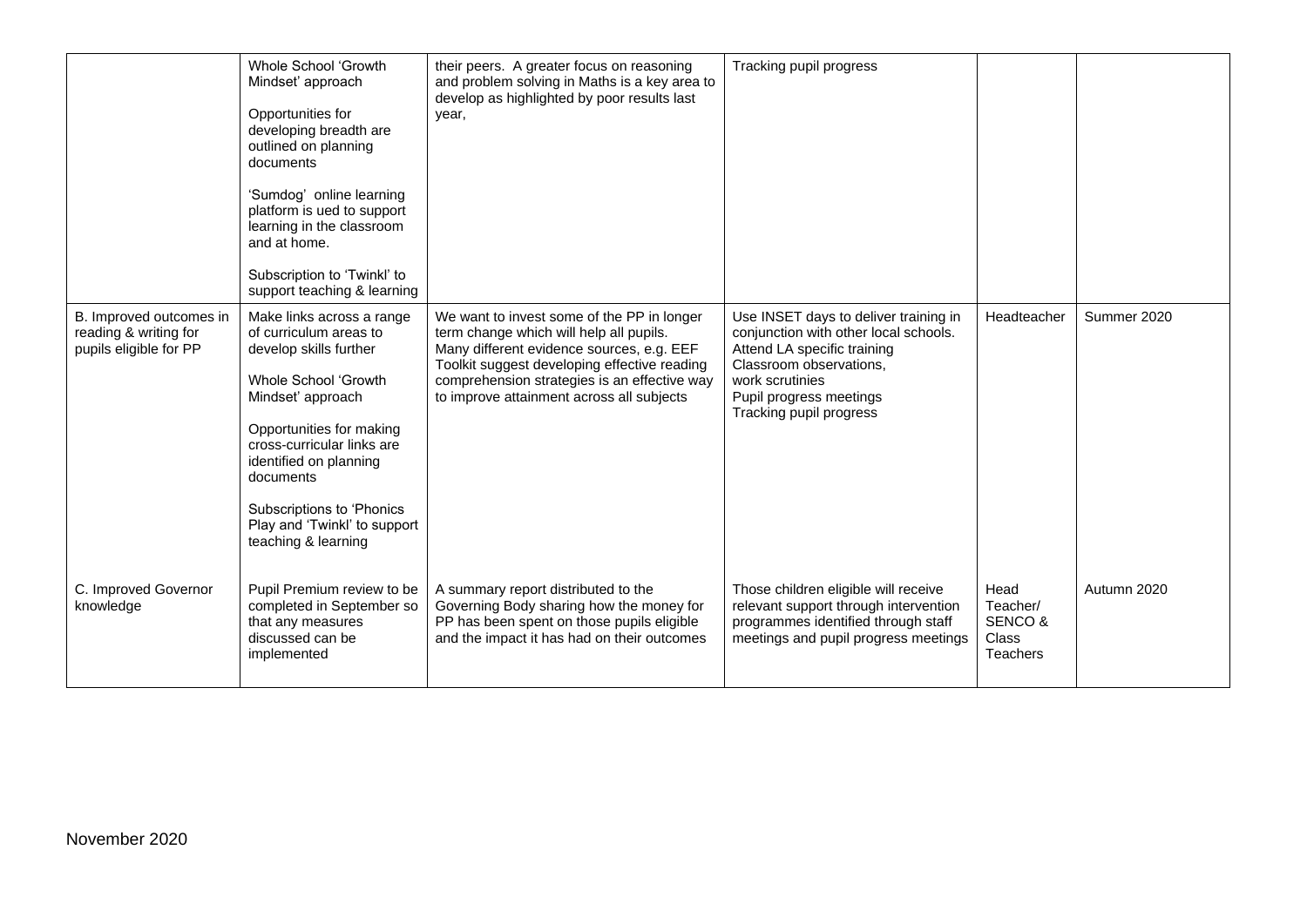| D. Increased online<br>home learning resources                 | Increase the amount of<br>online resources that can<br>be accessed from home                                                                                                                     | Schools are required by law to have an<br>online learning resource available for pupils<br>and parents to access in the event of a<br>lockdown or self-isolation<br>Online resources include:<br>White Rose Maths - £99<br>Twinkl - £510<br>Reading Plus - £3050<br>Sumdog - £270<br>Tapestry - £228<br>Ed Shed - £117<br>(Shared with our Federation Partner School) | Half termly reviews                                                                                                                     | Head /<br>teacher                            | Summer 2021                                |  |  |  |
|----------------------------------------------------------------|--------------------------------------------------------------------------------------------------------------------------------------------------------------------------------------------------|-----------------------------------------------------------------------------------------------------------------------------------------------------------------------------------------------------------------------------------------------------------------------------------------------------------------------------------------------------------------------|-----------------------------------------------------------------------------------------------------------------------------------------|----------------------------------------------|--------------------------------------------|--|--|--|
|                                                                |                                                                                                                                                                                                  |                                                                                                                                                                                                                                                                                                                                                                       |                                                                                                                                         | <b>Total budgeted cost</b>                   | £2137                                      |  |  |  |
|                                                                | ii. Targeted support                                                                                                                                                                             |                                                                                                                                                                                                                                                                                                                                                                       |                                                                                                                                         |                                              |                                            |  |  |  |
| <b>Desired outcome</b>                                         | <b>Chosen</b><br>action/approach                                                                                                                                                                 | What is the evidence and rationale<br>for this choice?                                                                                                                                                                                                                                                                                                                | How will you ensure it is<br>implemented well?                                                                                          | <b>Staff lead</b>                            | When will you<br>review<br>implementation? |  |  |  |
| A. Improved outcomes in<br>Maths for pupils eligible<br>for PP | 'Maths counts' intervention<br>to support identified pupils<br>mathematical<br>understanding<br>Targeted support to<br>develop mathematical<br>understanding through 1:1<br>and small group work | Some of the students need targeted support<br>to catch up and improve understanding of<br>basic mathematical concepts.                                                                                                                                                                                                                                                | Organise timetable to ensure staff<br>delivering provision have sufficient<br>preparation and delivery time.<br>Pupil progress meetings | <b>Class</b><br>teachers and<br><b>SENCO</b> | Termly                                     |  |  |  |